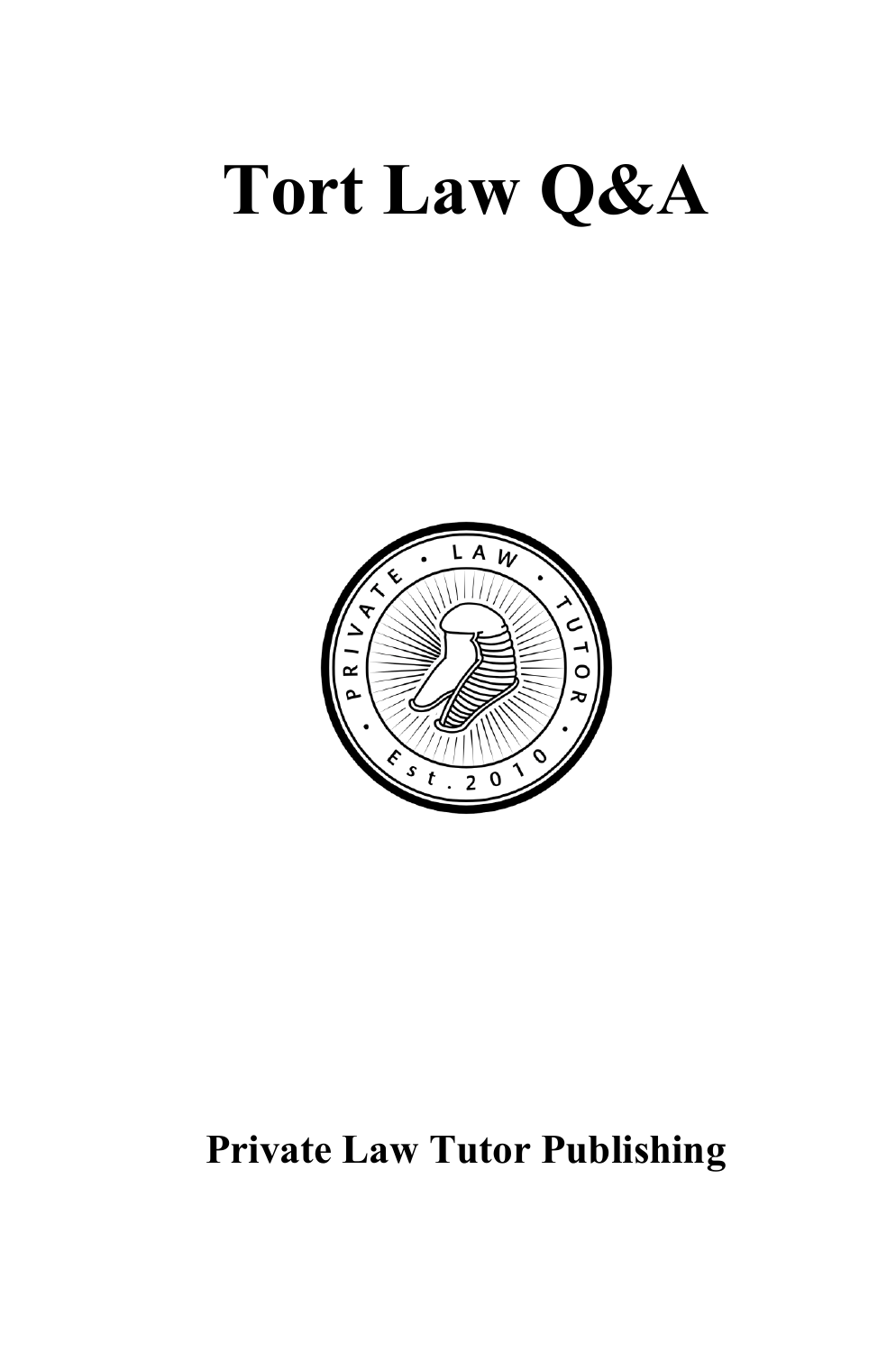# **Tort Law Q&A**

Private Law Tutor Publishing

**Chapter 1 - Welcome/Introduction/Overview**

**Chapter 2 - Duty of Care**

**Chapter 3 - Restricted duties, Omissions & Acts of 3rd Parties**

**Chapter 4 - Psychiatric Harm**

**Chapter 5 - Pure Economic Loss**

**Chapter 6 – Breach**

**Chapter 7 – Causation**

**Chapter 8 – Remoteness**

**Chapter 9 – Defences**

**Chapter 10 - Employers Liability & Vicarious Liability**

**Chapter 11 - Occupiers Liability**

**Chapter 12 - Trespass, Nuisance, Rylands v Fletcher**

**Chapter 13 - Defamation**

**Chapter 14 - Trespass to a Person**

**Chapter 15 - Remedies**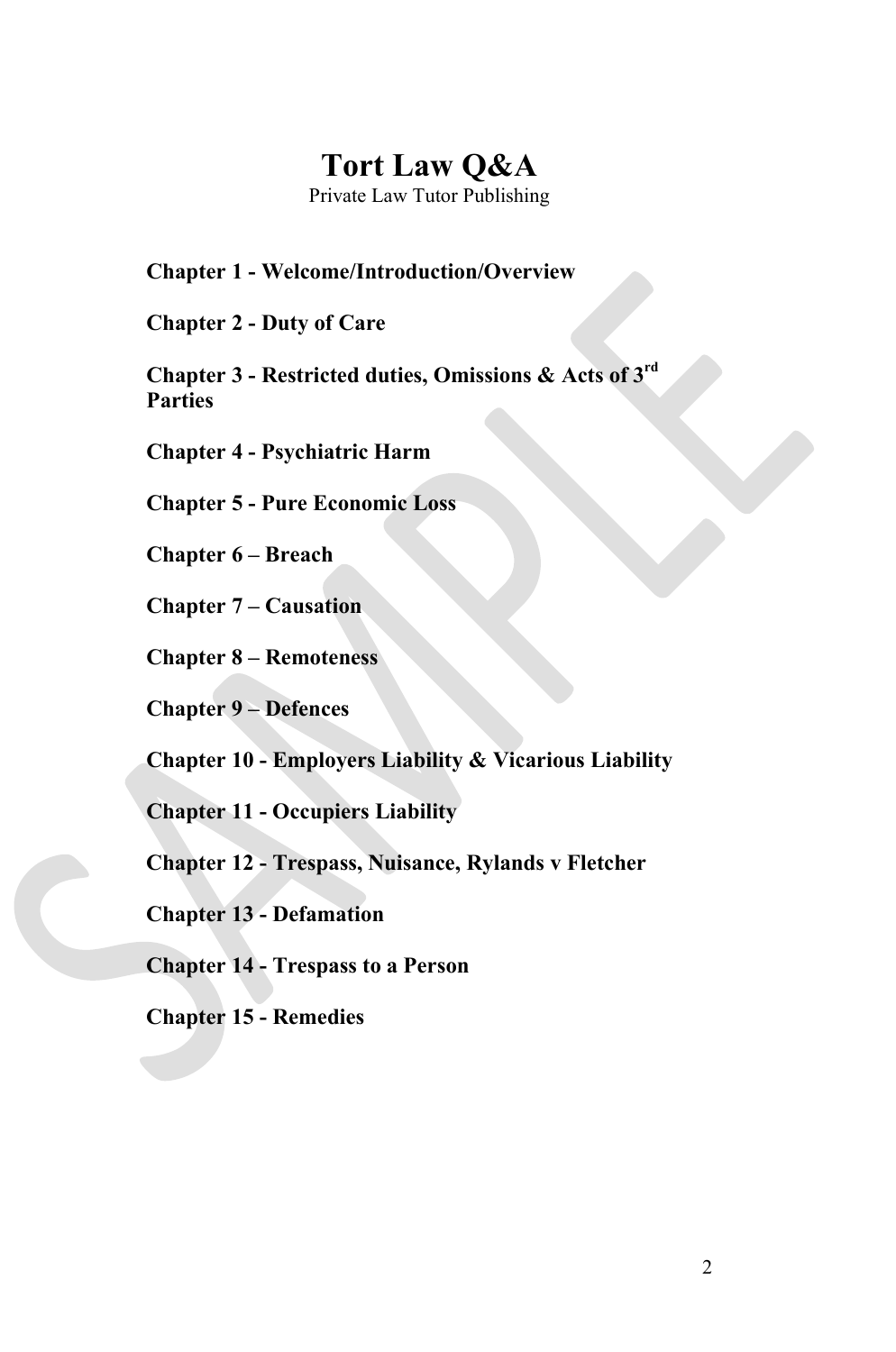# **Chapter 1 - Welcome/Introduction/Overview**

This book provides you with basic information as a basis for you to form your own critical opinions on this area of law. Once you have mastered the basics, you will be inspired to question principles in your essays and apply them in mock client advisory scenarios. Again, for your convenience, we have provided you with examples of how to answer such questions and how to apply your knowledge as effectively as possible to help you get the best possible marks. This aid is a fully-fledged source of basic information, which tries to give the student comprehensive understanding of how to answer questions for this module.

The aim of this Book is to:

- Provide an introduction to anyone studying or interested in studying Law to the key principles and concepts that exist in this module*.*
- To provide a framework to consider the law in this module within the context of examinations or written work.
- Provide a detailed learning resource in order for legal written examination skills to be developed.
- Facilitate the development of written and critical thinking skills.
- Promote the practice of problem solving skills.
- To establish a platform for students to gain a solid understanding of the basic principles and concepts of in this module, this can then be expanded upon through confident independent learning.

Through this Book, students will be able to demonstrate the ability to:

- Demonstrate an awareness of the core principles;
- Critically assess challenging mock factual scenarios and be able to pick out legal issues in the various areas of this module;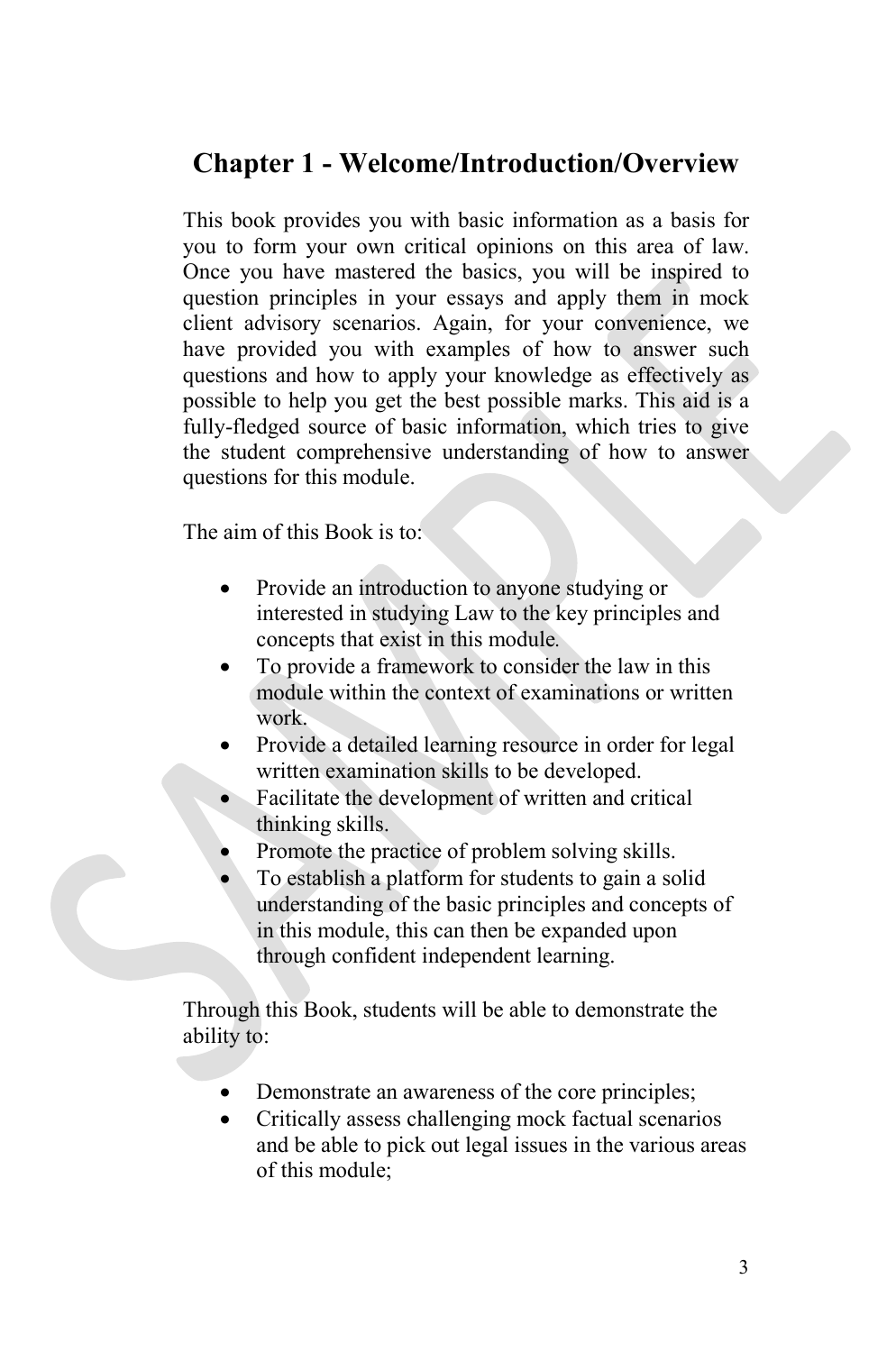- Apply their knowledge when writing a formal assessment;
- Present a reasoned argument and make a judgment on competing viewpoints;
- Make use of technical legalistic vocabulary in the appropriate manner; and
- Be responsible for their learning process and work in an adaptable and flexible way.

#### **Studying this module**

This question and answer series covers core subjects that the Law Society and the Bar Council deem essential in a qualifying law degree. Therefore, it is vital that a student successfully pass these subjects to become a lawyer. The primary method by which your understanding of the law will develop is by understanding how to solve problem questions. You will also be given essay questions in your examinations. The methods by which these types of question should be approached are somewhat different.

#### **Tackling Problems and Essay Questions**

There are various ways of approaching problem questions and essay questions. We have provided students with an in-depth analysis with suggested questions and answers.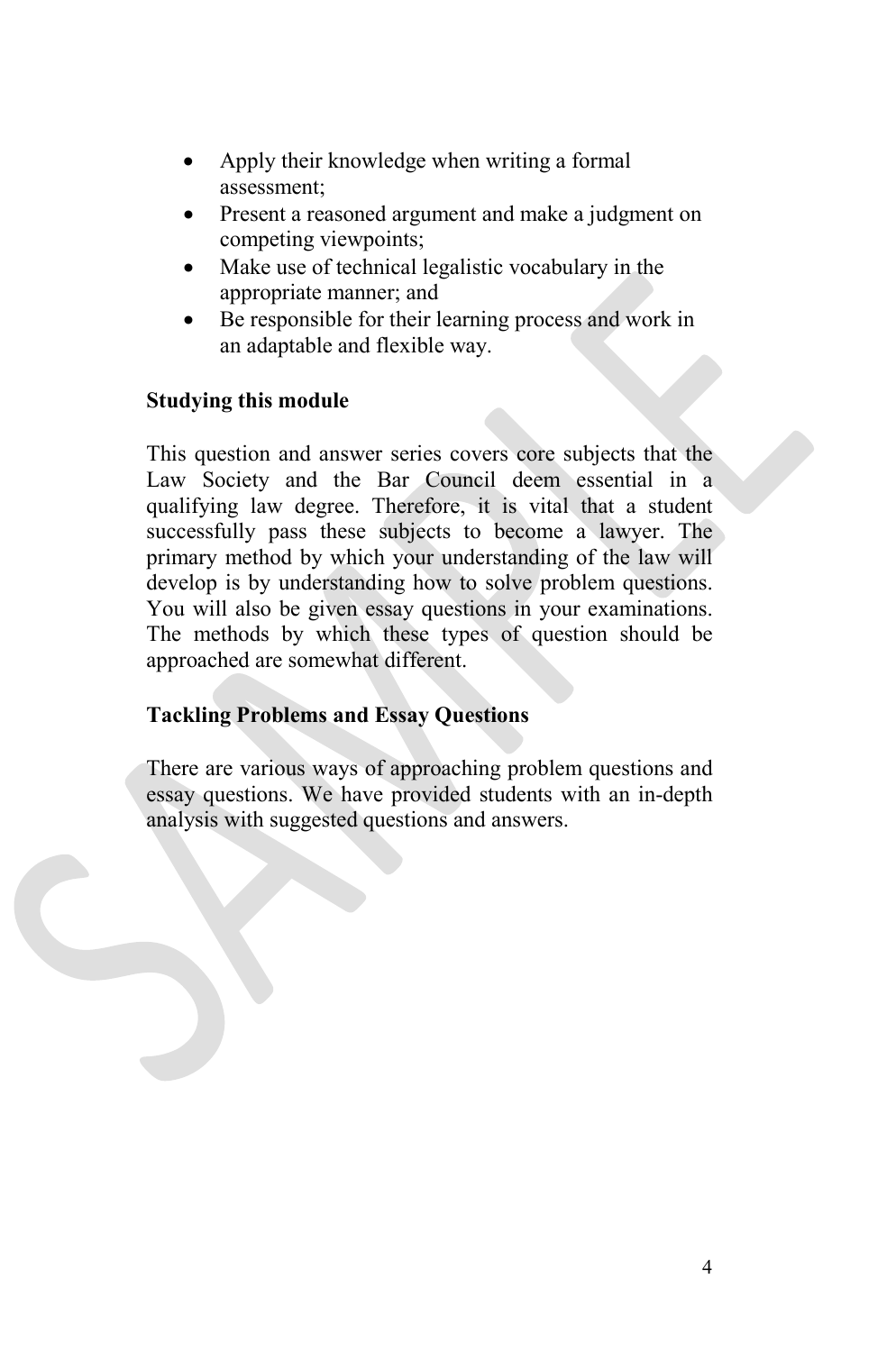## **Chapter 2 - Duty of Care**

#### **Question**

*'You must take reasonable care to avoid acts or omissions which you can reasonably foresee would be likely to injure your neighbour. Who, then, in law is my neighbour? The answer seems to be - persons who are so closely and directly affected by my act that I ought reasonably to have them in contemplation as being so affected when I am directing my mind to the acts or omissions which are called in question.'* (Lord Atkin in *Donoghue v Stevenson* [1932] AC 562, p. 580).

Critically review Lord Atkin's famous dictum and assess to what extent the English courts have developed the law on the duty of care in the modern law of negligence.

#### **Answer**

The best modern definition of Tort comes from Percy H Winfield in *The Province of the Law of Tort* as '*Tortious liability arises from the breach of a duty primarily fixed by the*  law: such duty is towards persons generally and its breach is *redressible by an action for unliquidated damages.*' [1](#page-4-0)

The Neighbour test was developed by the courts and represents the first test applied in order to assess the presence of a duty of care. Judges started moving towards the formulation of a general principle of duty of care.<sup>[2](#page-4-1)</sup> The quote in the question by Lord Atkin in Donoghue v Stevenson<sup>[3](#page-4-2)</sup> was the first legal formulation of duty of care to identify negligence: The Neighbour's test. The principle established that a manufacturer owed a duty of care to the ultimate consumer. The absence of a contract between the parties did not exclude the presence of duty of care against the manufacturer.

<span id="page-4-0"></span><sup>1</sup> Percy, H., Winfield, *The Province of the Law of Tort* (first published 1931, CUP, 2013): 32

<span id="page-4-1"></span> $2$  Heaven v Pender [1883] 11 OBD 503

<span id="page-4-2"></span><sup>3</sup> Lord Atkin in Donoghue v Stevenson [1932] AC 562, p. 580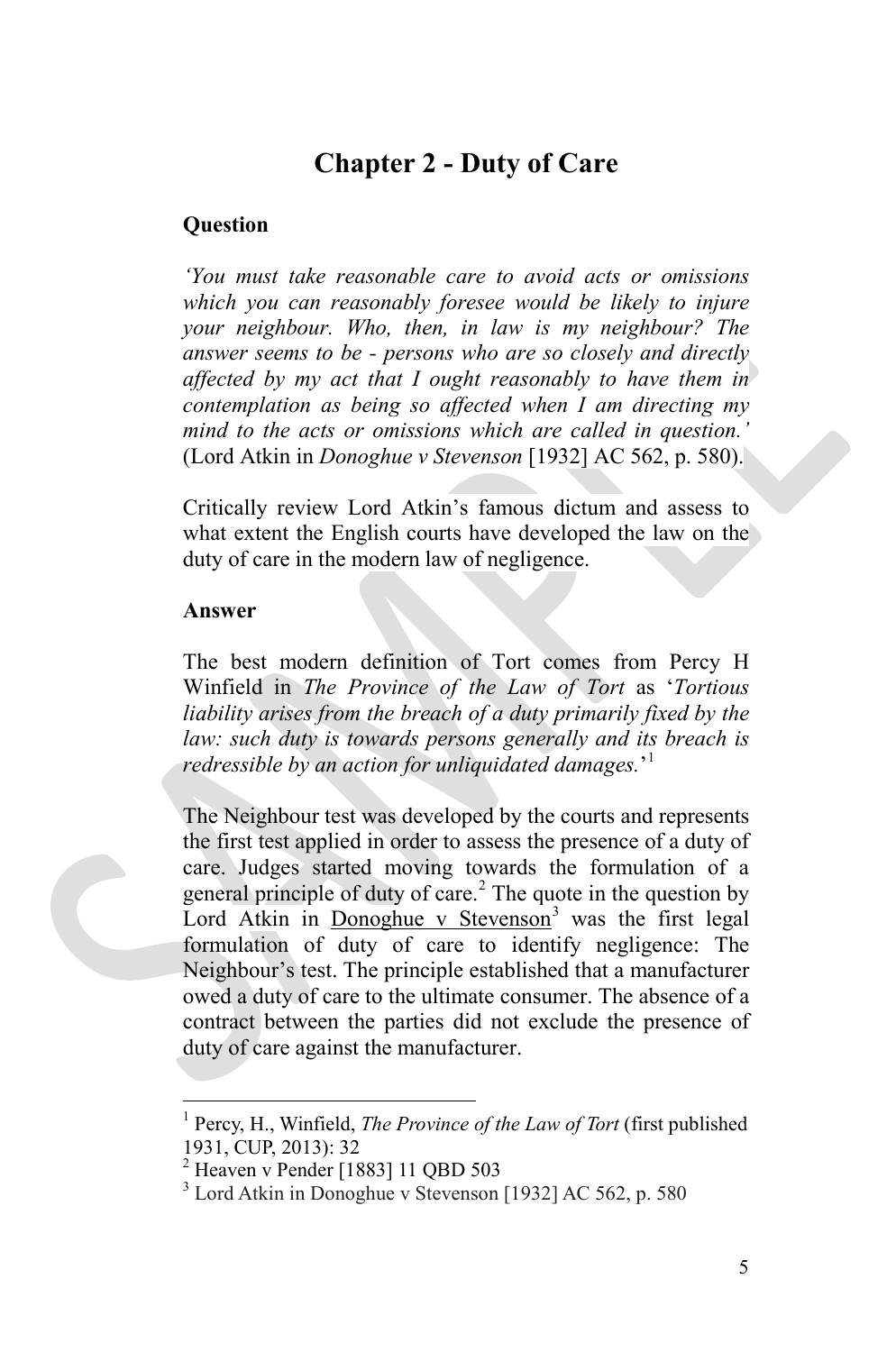There has been a significant development of the concept of duty of care, which stemmed from the Neighbour test. There was an introduction of the concept of duty of care in relation to economic loss caused by negligent misstatement.<sup>[4](#page-5-0)</sup> There was an introduction of the concept of duty of care in relation to tortious actions committed by a third party.<sup>[5](#page-5-1)</sup> There was a modern reformulation of Lord Atkin's 'Neighbour principle' in Anns v London Borough of Merton.<sup>[6](#page-5-2)</sup> Lord Wilberforce attempted to lay down an approach which could be applied in all situations in order to determine the existence of a duty of care. A two-stage test was reformulated: 1) between the parties involved there must be a sufficient relationship of proximity or neighbourhood that will likely cause damage to another person; and 2) are there any policy reasons why no duty of care should be considered to be owed?

The Anns test opened the floodgates. It was applied to the very close relationship between two parties which may cause the presence of a quasi-contractual relationship that justifies the presence of duty of care.<sup>[7](#page-5-3)</sup> A better explanation was provided by the court on the element of 'proximity' to reduce the scope of duty of care and avoid floodgates.[8](#page-5-4) The court decided to adopt a narrower approach in order to avoid floodgates. The courts held a claim in negligence requires the person to be the legal owner or the possessor in title of the property at the time of the damage.<sup>[9](#page-5-5)</sup> Finally the two-stage test in Anns was rejected to restrain the identification of duty of care.<sup>[10](#page-5-6)</sup> The courts said foreseeability of harm is a necessary ingredient of a duty of care relationship. *'Otherwise there would be liability in* 

<span id="page-5-5"></span><sup>9</sup> Leigh & Sillivan Ltd v Aliakmon Shipping Co Ltd [1986] AC 785

<span id="page-5-0"></span>Hedley Byrne & Co. Ltd v Heller and Partners [1963] AC 465

<span id="page-5-1"></span> $<sup>5</sup>$  Home Office v Dorset Yacht Co. [1970] AC 1004</sup>

<span id="page-5-2"></span> $^6$  Anns v London Borough of Merton [1978] AC 728<br><sup>7</sup> Junior Books v Veitchi Co. Ltd [1983] 21 BLR 66

<span id="page-5-3"></span>

<span id="page-5-4"></span> $8$  Sutherland Shire Council v Heyman (1985) 60 ALR 1 (Australian case)

<span id="page-5-6"></span><sup>&</sup>lt;sup>10</sup> Yuen Kun-Yeu v Attorney-General of Hong Kong [1987] 2 All ER 705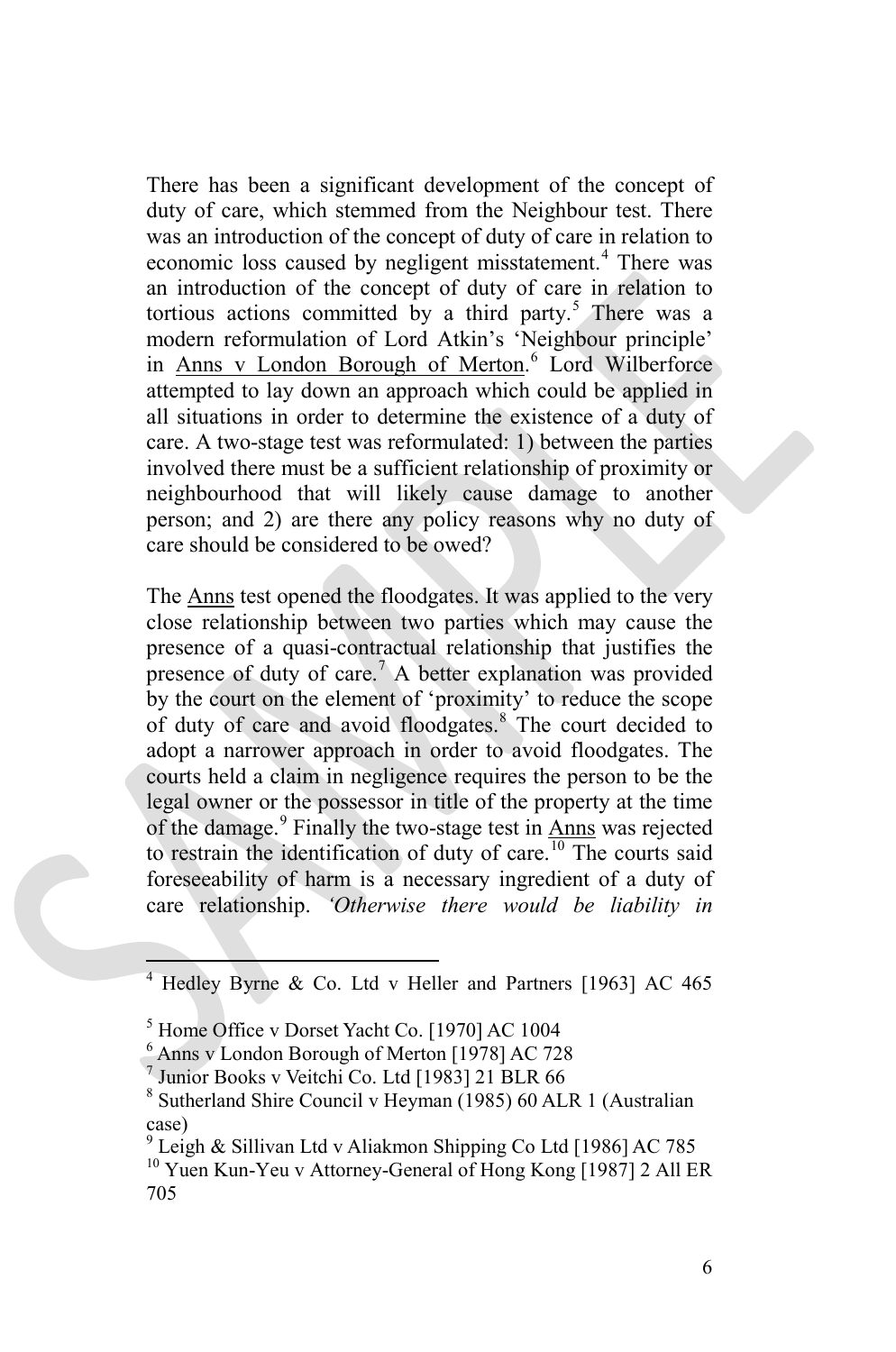*negligence on the part of one who sees another about to walk over a cliff with his head in the air, and forbears to shout a warning'.* It was in the context of the retreat from Anns that emphasis was placed in a number of cases on the concept of "proximity", and on the idea that it must be fair to impose a duty of care on the defendant.<sup>[11](#page-6-0)</sup>

In order to avoid a floodgate of claims and to give structure to the identification of duty of care, the court moved away from the position in Donoghue and Anns whereby foreseeability of damage was enough to make a claim in negligence. They introduced the Caparo three-stage test.<sup>[12](#page-6-1)</sup> The Caparo-three stage test represents the actual state of the law in identifying duty of care. Three elements are needed to identify a duty of care: 1) Foreseeability – was the loss caused by the Defendant to the Claimant reasonably foreseeable? 2) Proximity – Is there legal closeness between the parties at the time the Defendant was negligent? and 3) Fair, just and reasonable – Is it fair, just and reasonable to impose a duty to the Defendant? The last question has been seen as a residual discretion left to the court in deciding the imposition of a duty). Lord Bridge noted that decisions after Anns had emphasised *"the inability of any single general principle to provide a practical test which can be applied to every situation."[13](#page-6-2)*

The 'incremental approach' represents the main theory applied by the courts to identify the existence of duty of care. Accordingly a duty of care exists in those situations that can be regarded as analogous to one in which a duty of care has already been recognised. In order to establish the presence of duty of care firstly, it has to be checked whether there is any existing legal authority for a duty of care in circumstances similar to the one under examination. If there is a duty recognised by earlier cases, then the court can follow them.

<span id="page-6-0"></span><sup>&</sup>lt;sup>11</sup> Lord Oliver of Aylmerton, Judicial Legislation: Retreat from Anns, presented at The 3rd Sultan Azlan Shah 12

Law Lecture, p 53, 1988 September 12

<span id="page-6-1"></span> $12$  Caparo Industries plc v Dickman [1990] UKHL 2; [1990] 2 A.C. 605

<span id="page-6-2"></span> $13$  [1990] 2 A.C. 605, p.617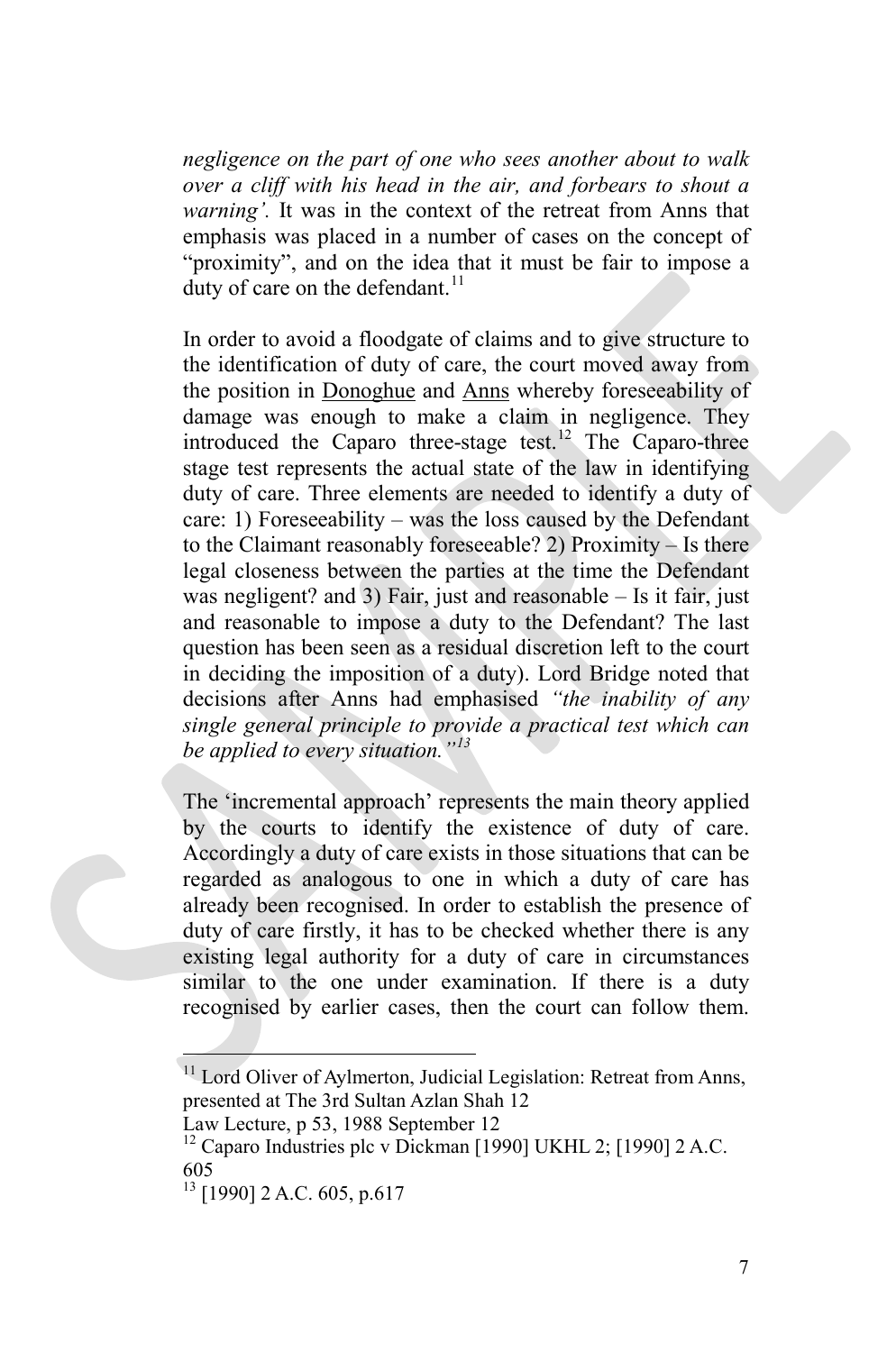However, when recognising and developing an established category, the courts are being influenced by policy considerations.[14](#page-7-0) If there is no existing legal authority, then the Caparo three-stage test should be used.

In order to establish the presence of duty of care all the three following requirements are necessary: i) foreseeability, ii) proximity and iii) fair, just and reasonable policy considerations.<sup>[15](#page-7-1)</sup> The law attributes a duty of care between employers and their employees.<sup>[16](#page-7-2)</sup> Even if the damage is foreseeable and there is proximity between the parties, the imposition of duty of care must be fair, just and reasonable.<sup>[17](#page-7-3)</sup>

It was in any event made clear in Michael v Chief Constable of South Wales Police<sup>[18](#page-7-4)</sup> that the idea that Caparo established a tripartite test is mistaken. Properly understood, Caparo thus achieves a balance between legal certainty and justice. In cases where the question whether a duty of care arises has not previously been decided, the courts will consider the closest analogies in the existing law, with a view to maintaining the coherence of the law and the avoidance of inappropriate distinctions. They will also weigh up the reasons for and against imposing liability, in order to decide whether the existence of a duty of care would be just and reasonable.

In Robinson v Chief Constable of West Yorkshire<sup>[19](#page-7-5)</sup> Mrs Robinson was walking down a street. In the same street Police officers were detaining a suspected drug dealer. The suspect put up resistance and moved up the street. The Claimant was knocked to the ground and injured. The Court of Appeal

<span id="page-7-0"></span><sup>14</sup> Lord Reid, 'The Judge as Lawmaker (1972)' *Journal of the Society of Public Teachers of Law* 12 (1995), 22<br><sup>15</sup> Watson v British Boxing Board of Control Ltd [2001] OB 1134

<span id="page-7-1"></span>

<span id="page-7-2"></span><sup>&</sup>lt;sup>16</sup> Spring v Guardian Assurance plc & Others [1995] 2 AC 296<br><sup>17</sup> Marc Rich & Co AG v Bishop Rock Marine Co Ltd (The Nicholas

<span id="page-7-3"></span>H) [1996] AC 211<br><sup>18</sup> [2015] UKSC 2; [2015] AC 1732

<span id="page-7-5"></span><span id="page-7-4"></span> $19$  Robinson v Chief Constable of West Yorkshire [2014] EWCA Civ 15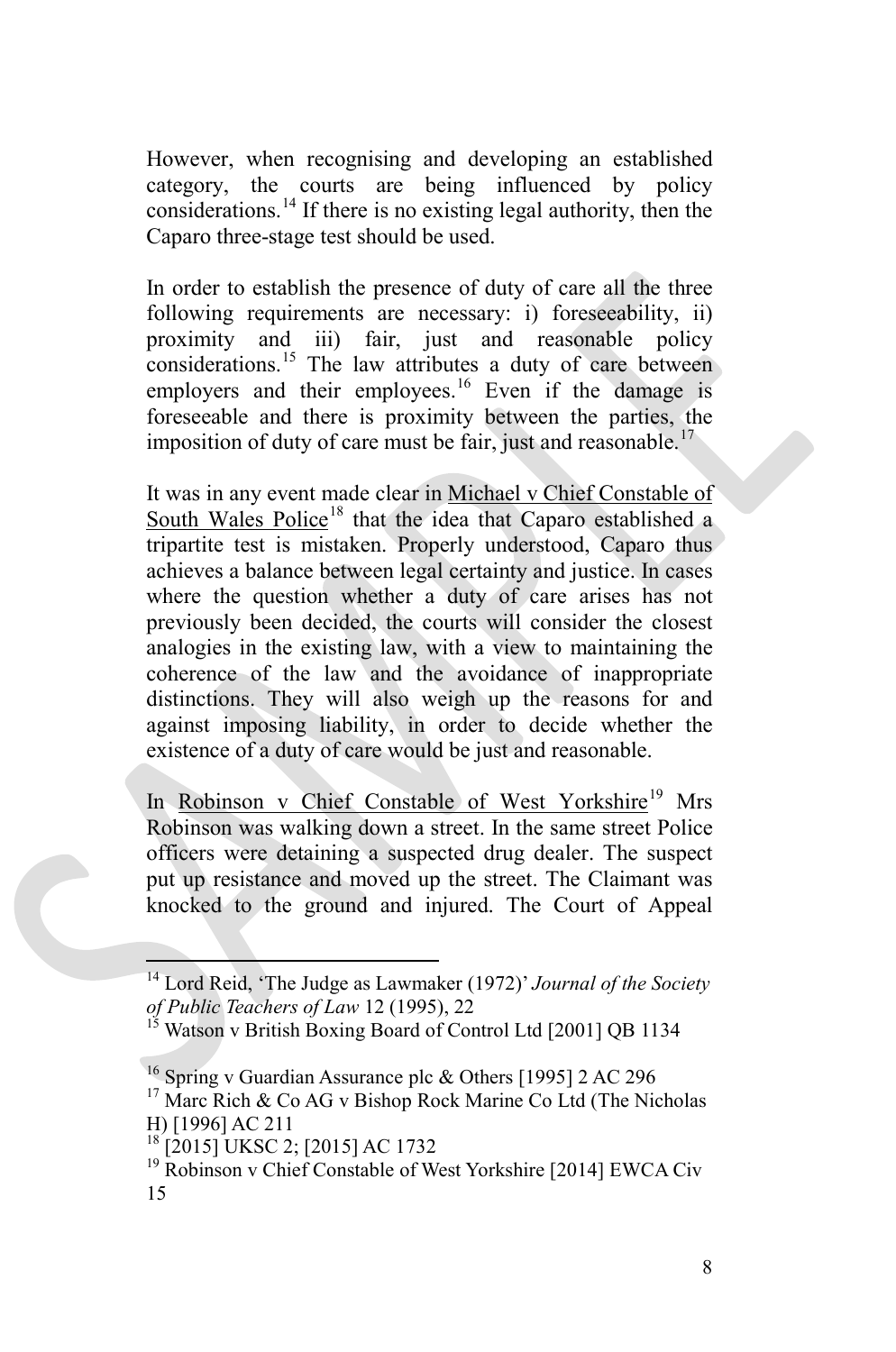dismissed the Claimant's arguments. It had not been fair, just and reasonable to impose a duty of care. The interest of the public may outweigh the interests of the single individual. The case was appealed to the Supreme Court.<sup>[20](#page-8-0)</sup> The Supreme Court made significant inroads into the principle that the police cannot be sued in negligence save in exceptional circumstances as a result of alleged failures in their core operational duties. The Court stressed that there is no single definitive test that should be used to assess whether a duty of care will arise in any particular case. Rather, what is required is: "[A]*n approach based, in the manner characteristic of the common law, on precedent, and on the development of the law incrementally and by analogy with established authorities*".

The Court reviewed the evolution of the law on the imposition of duties of care. It is thus essential reading for tort lawyers. It is self-evident that any case which includes express reference to (amongst others) Donoghue v [Stevenson,](http://www.bailii.org/uk/cases/UKHL/1932/100.html) [Hedley](http://www.bailii.org/uk/cases/UKHL/1963/4.html) Byrne v [Heller,](http://www.bailii.org/uk/cases/UKHL/1963/4.html) Anns v [Merton,](http://www.bailii.org/uk/cases/UKHL/1977/4.html) Murphy v [Brentwood,](http://www.bailii.org/uk/cases/UKHL/1991/2.html) [Caparo](http://www.bailii.org/uk/cases/UKHL/1990/2.html) v [Dickman,](http://www.bailii.org/uk/cases/UKHL/1990/2.html) [Stovin](http://www.bailii.org/uk/cases/UKHL/1996/15.html) v Wise is going to be of importance.

The Supreme Court went on to say *"[I]t is neither necessary nor appropriate to treat Caparo as requiring the application of its familiar three-stage examination afresh to every action brought. Where the law is clear that a particular relationship, or recurrent factual situation, gives rise to a duty of care, there is no occasion to resort to Caparo, at least unless the court is being invited to depart from previous authority"*. [21](#page-8-1) What the *Supreme Court* is saying is where the lower courts have already determined whether a duty of care should be imposed in particular circumstances, there is no need for this issue to be reconsidered in subsequent cases. It is surprising that the court would imposed on the police in this case a duty of care, given the long and consistent line of high authority which appeared to have been stated in firm terms that no such duty arises should be imposed on the police public policy

<span id="page-8-0"></span><sup>20</sup> Robinson v Chief Constable of West Yorkshire Police [2018] UKSC 4

<span id="page-8-1"></span><sup>&</sup>lt;sup>21</sup> Robinson v Chief Constable of West Yorkshire Police [2018] UKSC 4, 100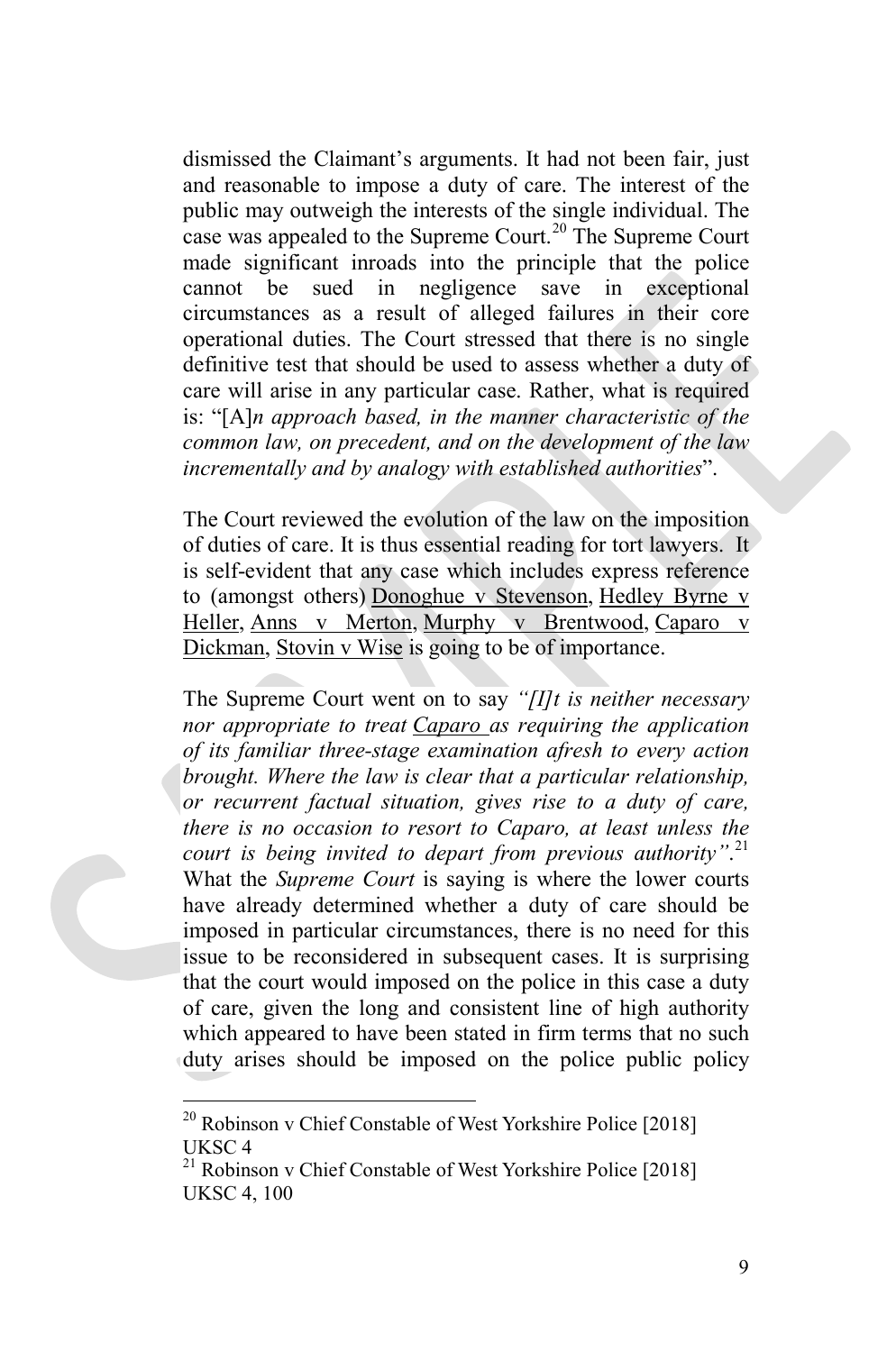grounds. However, the reassurance inherent in the incremental approach assumes that the existing law is properly understood. In *Robinson*, the Supreme Court decided that various statements of the law in this area – including from the Supreme Court itself – were not correct, or at least had not been properly understood.

#### **Conclusion**

Tort law bases on the idea that a person owes a duty of care to another individual. The breach of this duty may give rise to liability. A legal duty to take care is where care should be taken to ensure a person should not be exposed to *"liability in an indeterminate amount for an indeterminate time to an indeterminate class*". First, you have to prove the existence of a duty of care. The Neighbour test represents the first test applied in order to assess the presence of a duty of care. There was a significant development of the concept of duty of care, stemmed from the Neighbour test. The court decided to adopt a narrower approach due to the avoidance of floodgates. In order to avoid a flood of claims and to give structure to the identification of duty of care, the court introduced the Caparo three-stage test. According to the so-called 'incremental approach' a duty of care will exist in a situation which can be regarded as analogous to one in which a duty of care has already been found. In cases where the question whether a duty of care arises has not previously been decided, the courts will consider the closest analogies in the existing law, with a view to maintaining the coherence of the law and the avoidance of inappropriate distinctions.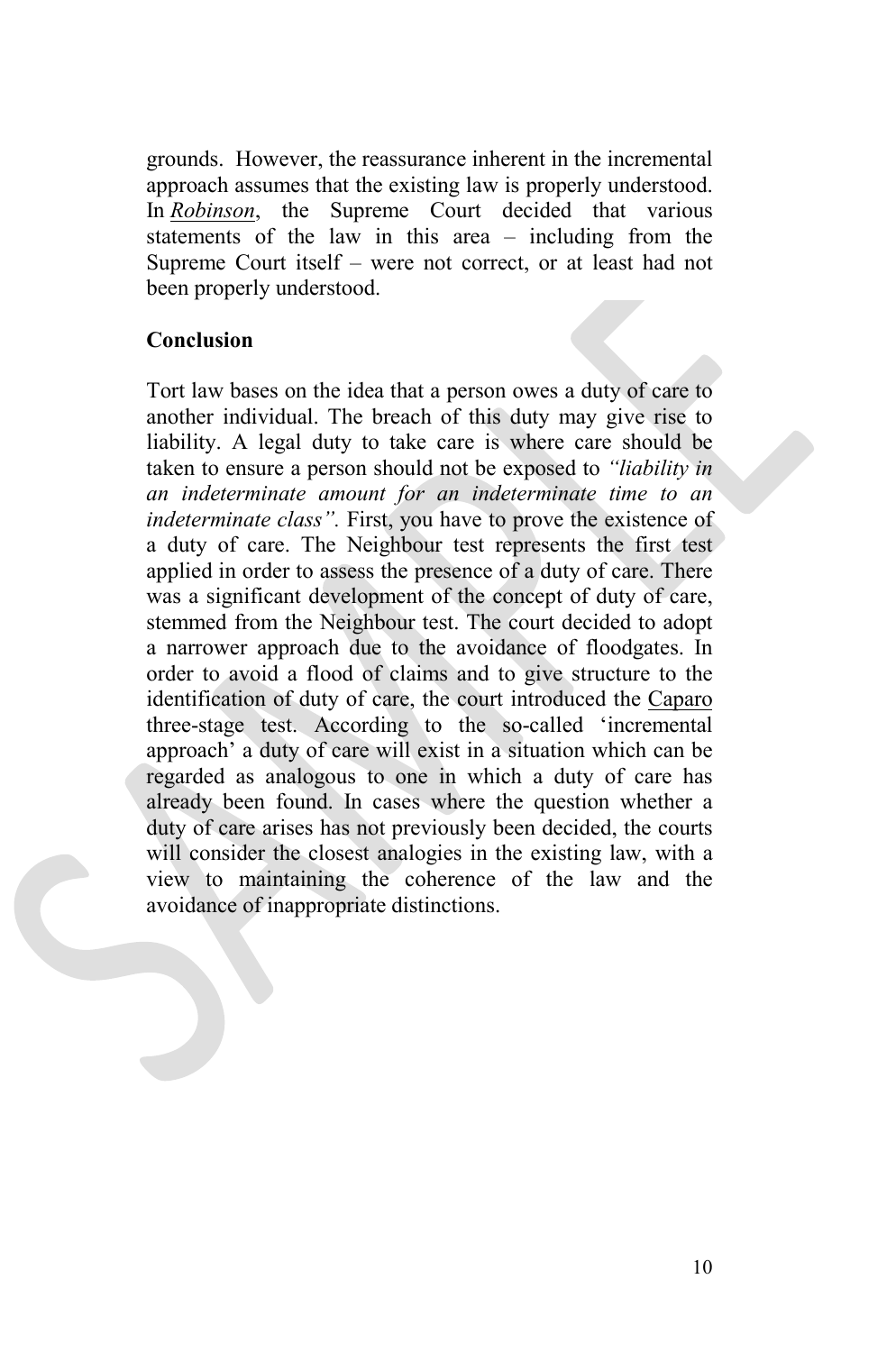## **Chapter 15 - Trespass to a Person**

#### **Question**

In response to an advertisement in a magazine, Heidi and Rebecca booked, paid for and went to a Murder Mystery weekend. The event was held at the Forest Lodge Hotel in Littlestow. They arrived on Friday evening and met 2 gentlemen for dinner who introduced themselves as Rupert Green and Stephen Sarler. They were also taking part in the Murder Mystery Weekend. After dinner, all the guests who were taking part in the Murder Mystery Weekend's activities gathered in the residents' lounge for a briefing about the event. Rupert and Stephen bought Heidi and Rebecca a drink and they all had a pleasant chat before Rupert and Stephen announced they were going for a walk before going to bed.

Heidi and Rebecca decided to have one final drink before going to bed and had nearly finished when suddenly the lights went out. It was not part of the planned activities as they were not due to start until the next day. Heidi saw a dark figure enter the room and heard a shot fired. Rebecca fainted and collapsed on to the floor. Heidi thought Rebecca had been shot by the intruder. Heidi then saw the dark figure coming towards her and was terrified that she too was about to be shot.

Suddenly the lights went on and Stephen was standing by the door. The intruder turned out to be Rupert who had fired the gun which in fact was a toy gun that could make a loud noise imitating the sound of gunshots. Rupert had decided to play a practical joke in the hope that Heidi and Rebecca would believe the Murder Mystery Weekend had started early.

Whilst Heidi and Rebecca lay on the settee to recover from their ordeal, Jeeves, the night porter, put his hand round the doorway to switch off the lights and to lock the door which he did every night at midnight. He did not see Heidi or Rebecca as they were lying down and he could not see past the back of the settee from his position standing by the door. Heidi and Rebecca were forced to sleep on the settee all night and were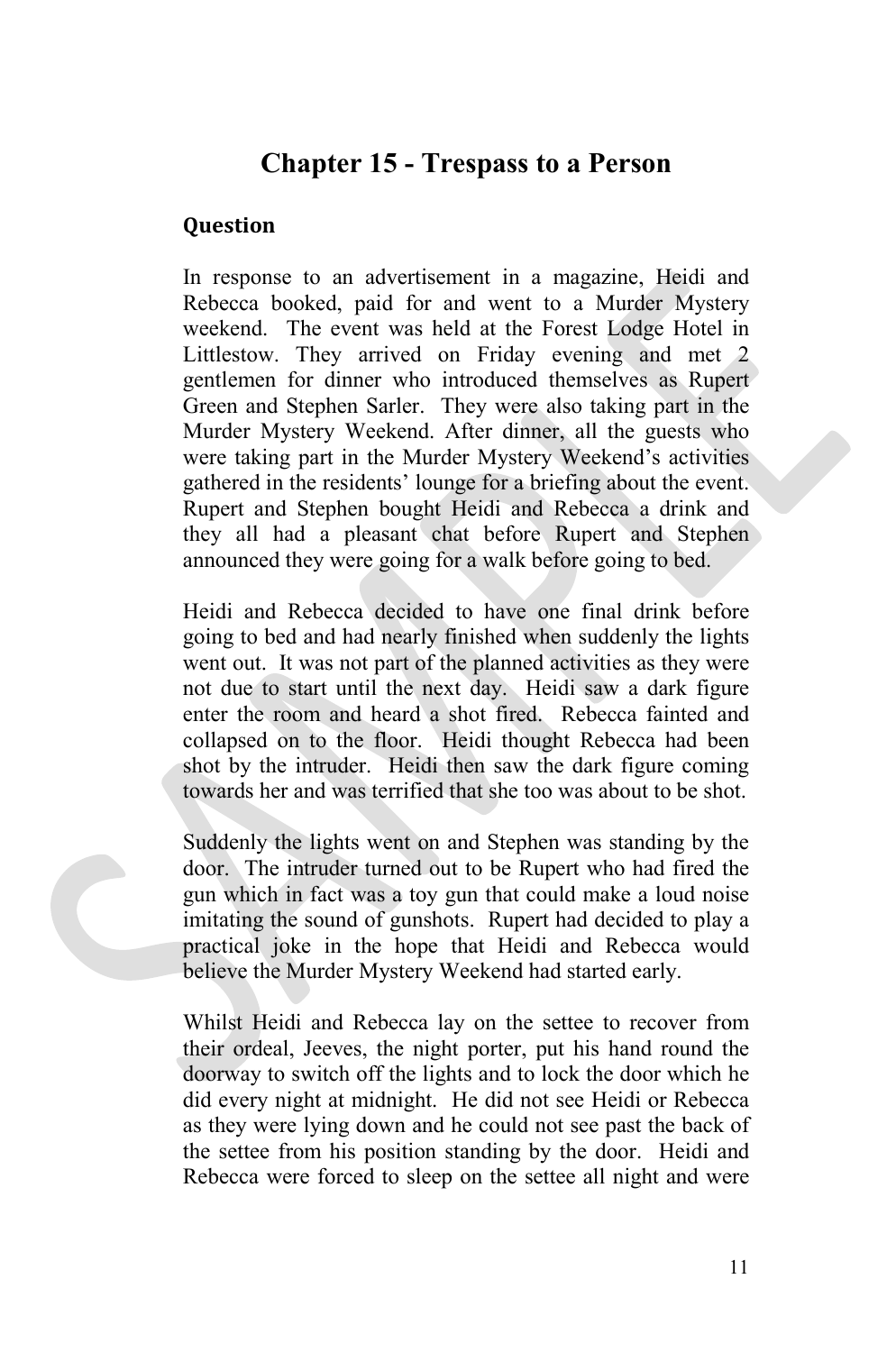released from the lounge at 7.00am the next morning when Jeeves opened the door.

Advise Heidi and Rebecca on their rights, if any, in the law of tort.

#### **Answer**

#### **Introduction**

This essay advises Heidi and Rebecca on their rights, if any, in the law of tort. It will discuss the tort of assult on both girls through the practicle joke. It will examine any possible defences that can be raised. It will then discuss the operation of the rule in **Wilkinson v Downton** [1897] 2 QB 57. Lastly, this paper will discuss a possible claim for false imprisonment.

Trespass to the person is an element of tort law which covers wrongs done to an individual. Both Heidi and Rebecca will have a cause of action against Rupert for the tort of assault, because Rupert had decided to play a practical joke in the hope that Heidi and Rebecca would believe the Murder Mystery Weekend had started early. In the law of tort, an assault occurs when a person apprehends immediate and unlawful physical contact. In other words, fearing that you are about to be physically attacked makes you the victim of an assault. It is also necessary that an attack can actually take place. If an attack is impossible, then despite a person's apprehension of physical contact, there can be no assault. Thus if the apprehension of an immediate battery is not possible this will bar an action as in **Thomas v National Union of Mineworkers,** where the picketing miners held back by police and posed no threat of physical contact. This is similar to brandishing an unloaded pistol. This would not be assault, because the Defendant could not have intended battery "There must be the means of carrying the threat into effect" this was highlighted by Tindal CJ in **Stephens v Myers** (1830) C & P 349. But later in the criminal case of **R v St George** (1840) 9 C&P 483 it was stated that this is an assault. Thus the gist of the tort is to cause a reasonable person to apprehend battery (reasonable person would not know that the gun is unloaded)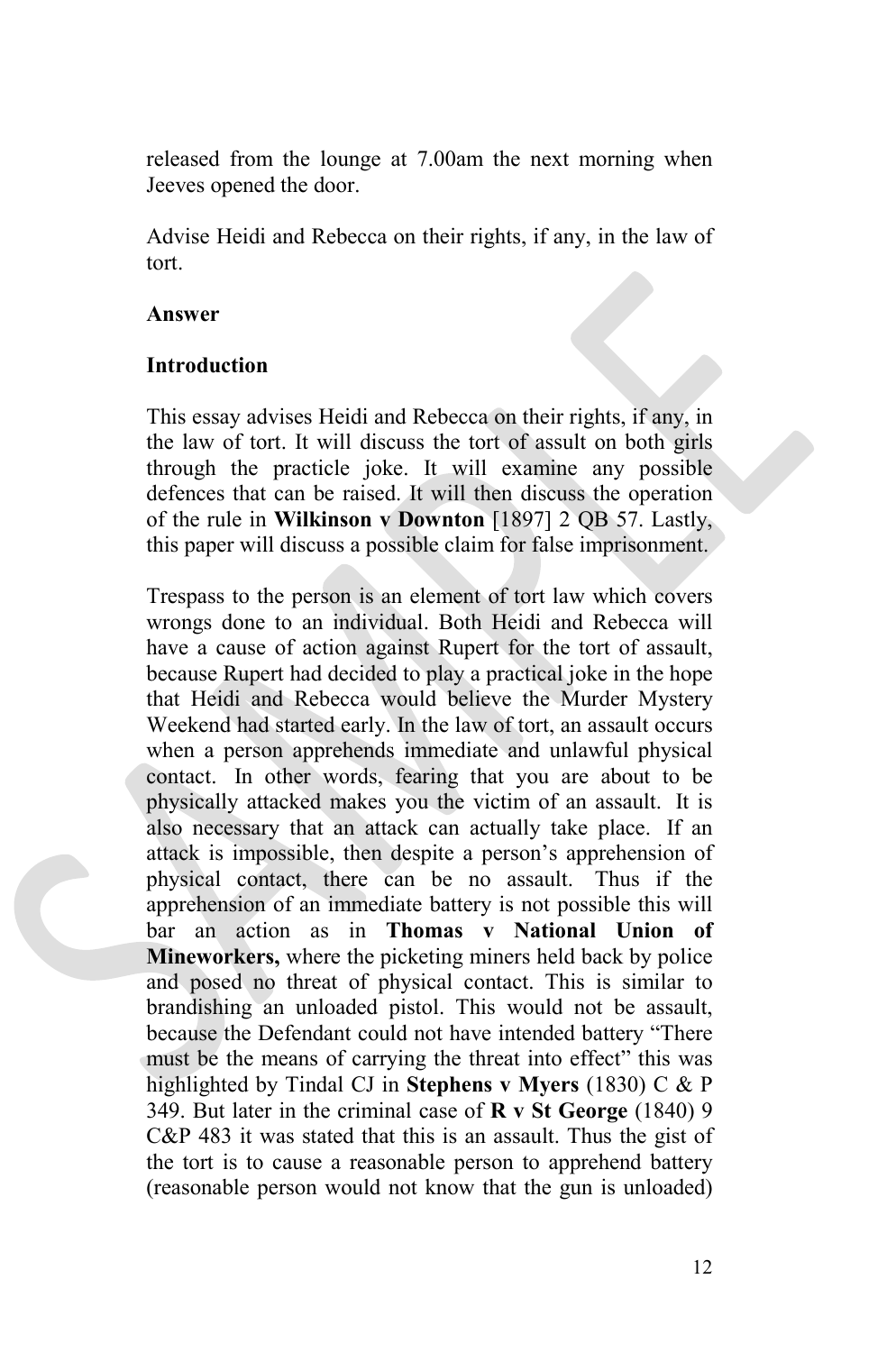on an objective test. It can be argued that the girls did not know this was a joke and for them it was very real. Rebecca fainted and collapsed on to the floor. Heidi thought Rebecca had been shot and was terrified that she was also about to be shot. Thus the tort of assult should be actionable.

Moreover, the rule in **Wilkinson v Downton** [1897] 2 QB 57 states where an intentional act (intended to cause distress) causes unintentional consequences, liability may be found (Townshend-Smith: 299). This was approved in **Janvier v Sweeny** [*1919*] 2 KB 316 where the Defendant pretended to be the military authorities with intention of fright; the Claimant suffered severe shock and lost her job. Rupert had decided to play a practical joke in the hope that Heidi and Rebecca would believe the Murder Mystery Weekend had started early. Therefore they could be able to recover compensatory damages as a result of the loss they have sustained.

False imprisonment is the unlawful restraint of a person, which restricts that person's freedom of movement. In order to bring an action under this tort, the victim needs not to be physically restrained from moving. It is sufficient that they are prevented from choosing to go where they please, even if only for a short time (Glasbeek: 77). This includes being forced to stay somewhere, such as in Heidi and Rebecca's situation. A person can also be restrained, even if they have means of escape but it is unreasonable for them to take it, for example, if they have no clothes or they are in a first floor room with only a window as a way out. False imprisonment can also be committed if the victim is unaware that they are being restrained, but it must be a fact that they are being restrained. The ingredents for false imprisonment are complete restraint e.g. it will not be complete if the claimant can leave or is able to escape as in **Wright v Wilson** [1699] 1 Ld Raym 73. The restrain must be intentional, but malice is not necessary as in **R v Governor of Brockhill Prison (No 2)** [2001] 2 AC 19. It is not necessary that the Claimants are imprisoned. Confinement of some type will suffice. **Burton v Davies** considered the issue of assault and false imprisonment and whether or not a woman was assaulted and falsely imprisoned, when the Defendant drove at high speed which prevented her from